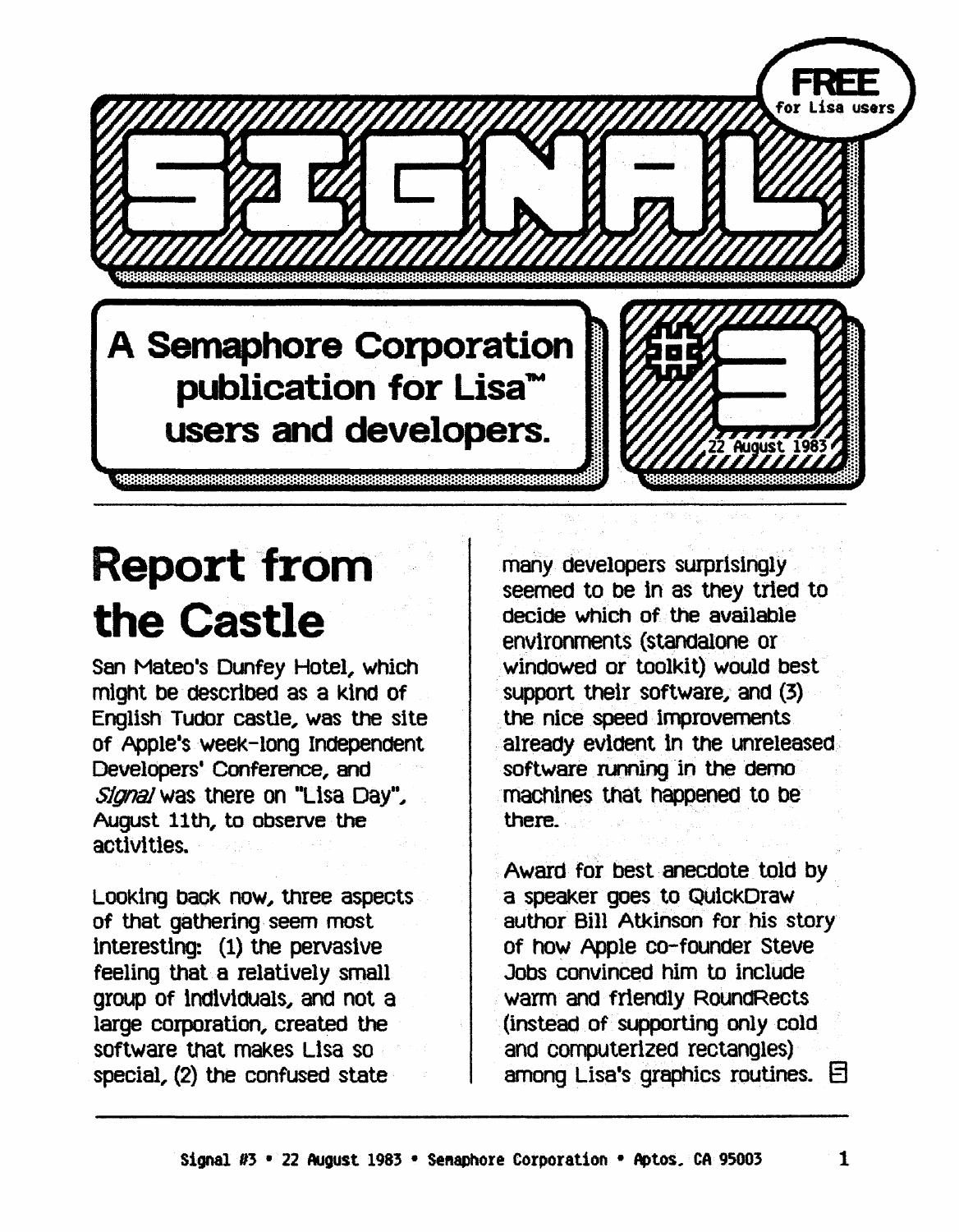

#### **Credit Where Credit is Due**

wnlle tne Developers' Conference made it clear that individuals and small groups are responsible for much (If not all) of Lisa's software, It Is Interesting to note that out of the six applications binders that come with each machine, only LisaProject includes a cover page deClaring it is a "Program by Debra J. Willrett". How Hotel Hotel Hotel Hotel Hotel Hotel Hotel Hotel Hotel Hotel Hotel Hotel Hotel Hotel Hotel Hotel

## **Quote of the Month**

"It's like Lisa, only separate machines are better". Those are the words of a New York City Investment banking vIce-president [see page 16 in the *ICP Interface* AaTIln1strative & *Accantlng*  August issue] as he explains how using a compaq portable, an IBM PC and an Apple III all at once provides him with truly multiple windows and literally split screens. We're afraid to ask if cutting and pasting between the systems is accomplished with floppies and scissors. Perhaps me 200 people-years spent on Lisa was all for nothing?  $\Box$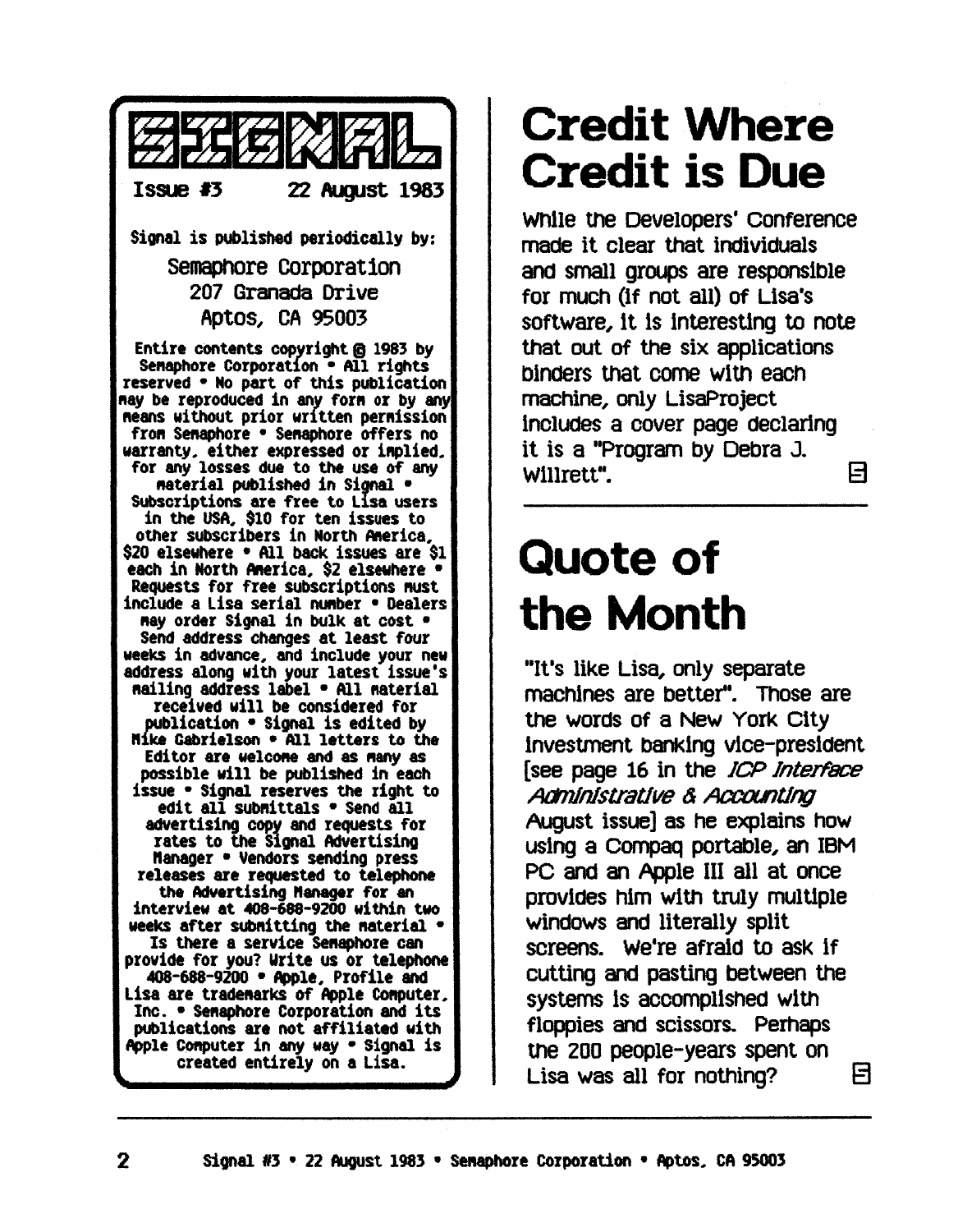# Fooling **LisaWrite**

Developers who need to move large amounts of text from the Workshop editor into a LisaWrite document on the Desktop might like to try this risky shortcut:

1. In the Workshop, place the text to be moved into a file with a name such as (D999T1). which is the format of the "private" LisaWrite filenames

that appear in directory listings once the F command is given to the System Manager in the WOrkshop.

2. Go to the Desktop environment. There won't be any sign of the file, yet.

3. Repair the disk! The system will find the file and display it on the Desktop with a name like Document 999.

4. The new document may now be edited with LisaWrite. 8

|                                                                                                     | $\Box$ I am a Lisa end user.                                                                                                                             |
|-----------------------------------------------------------------------------------------------------|----------------------------------------------------------------------------------------------------------------------------------------------------------|
|                                                                                                     | I I am a Lisa software developer.                                                                                                                        |
|                                                                                                     | $\Box$ I am a Lisa hardware developer.                                                                                                                   |
|                                                                                                     | II an a Lisa dealer.                                                                                                                                     |
|                                                                                                     |                                                                                                                                                          |
|                                                                                                     | Country _______________ ZIP/Mail Code ______________ The serial number on my Lisa is:                                                                    |
| Telephone _____________________________                                                             |                                                                                                                                                          |
|                                                                                                     | I I am a Lisa user and my mailing address is in the USA. Please send me Signal                                                                           |
| me the next ten issues of Signal. Enclosed is:<br>$\Box$ \$10 US (for subscribers in North America) | $\Box$ I an not a Lisa user <u>or</u> my nailing address is not in the USA, but please send<br>$\Box$ \$20 US (for subscribers outside of North America) |